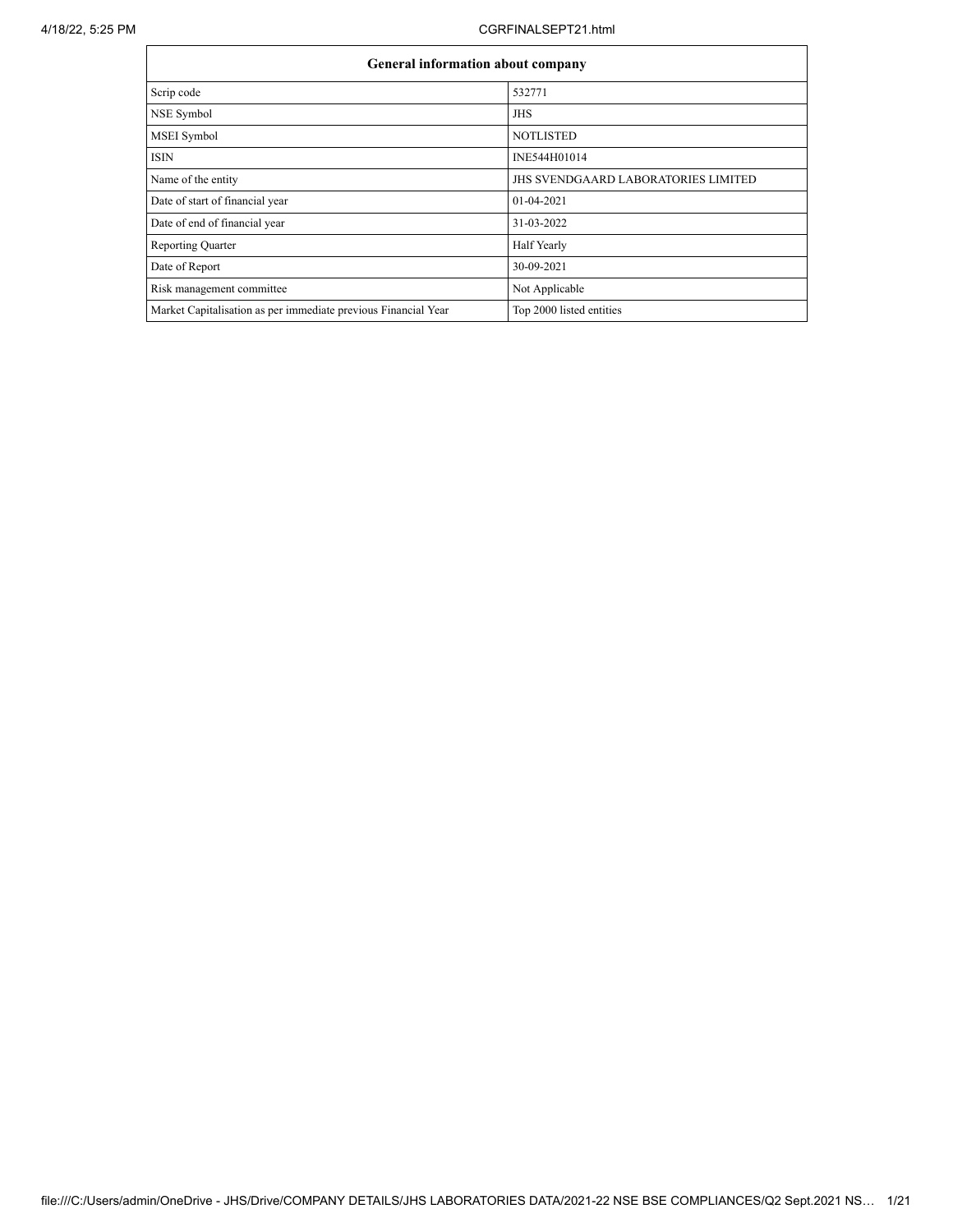## **Annexure I**

## **Annexure I to be submitted by listed entity on quarterly basis**

## **I. Composition of Board of Directors**

|                   |            |            |                                                |                               |                               |                          | Disclosure of notes on composition of board of directors explanatory                                 |                                             |                                          |                                                           |                      |                                            |                                                                                                                                                |                                                                                                                                                                      |                                                                                                                                                                          |                                                                                                                                                                                                            |                                    |
|-------------------|------------|------------|------------------------------------------------|-------------------------------|-------------------------------|--------------------------|------------------------------------------------------------------------------------------------------|---------------------------------------------|------------------------------------------|-----------------------------------------------------------|----------------------|--------------------------------------------|------------------------------------------------------------------------------------------------------------------------------------------------|----------------------------------------------------------------------------------------------------------------------------------------------------------------------|--------------------------------------------------------------------------------------------------------------------------------------------------------------------------|------------------------------------------------------------------------------------------------------------------------------------------------------------------------------------------------------------|------------------------------------|
|                   |            |            |                                                |                               |                               |                          |                                                                                                      |                                             |                                          | Whether the listed entity has a Regular Chairperson   Yes |                      |                                            |                                                                                                                                                |                                                                                                                                                                      |                                                                                                                                                                          |                                                                                                                                                                                                            |                                    |
|                   |            |            |                                                |                               |                               |                          |                                                                                                      |                                             |                                          | Whether Chairperson is related to MD or CEO No            |                      |                                            |                                                                                                                                                |                                                                                                                                                                      |                                                                                                                                                                          |                                                                                                                                                                                                            |                                    |
| : of the<br>ector | PAN        | <b>DIN</b> | Category 1<br>of directors                     | Category 2<br>of<br>directors | Category<br>3 of<br>directors | Date<br>of<br>Birth      | Whether<br>special<br>resolution<br>passed?<br>[Refer Reg.<br>$17(1A)$ of<br>Listing<br>Regulations] | Date of<br>passing<br>special<br>resolution | <b>Initial Date</b><br>of<br>appointment | Date of Re-<br>appointment                                | Date of<br>cessation | Tenure<br>of<br>director<br>(in<br>months) | No of<br>Directorship<br>in listed<br>entities<br>including<br>this listed<br>entity (Refer<br>Regulation<br>17A of<br>Listing<br>Regulations) | No of<br>Independent<br>Directorship<br>in listed<br>entities<br>including<br>this listed<br>entity<br>(Refer<br>Regulation<br>$17A(1)$ of<br>Listing<br>Regulations | Number of<br>memberships<br>in Audit/<br>Stakeholder<br>Committee(s)<br>including this<br>listed entity<br>(Refer<br>Regulation<br>$26(1)$ of<br>Listing<br>Regulations) | No of post<br>of<br>Chairperson<br>in Audit/<br>Stakeholder<br>Committee<br>held in listed<br>entities<br>including<br>this listed<br>entity (Refer<br>Regulation<br>$26(1)$ of<br>Listing<br>Regulations) | $\rm No$<br>$_{\rm pro}^{\rm pro}$ |
| Nanda             | AACPN9260H | 00051501   | Executive<br>Director                          | Not<br>Applicable             | <b>MD</b>                     | $26 -$<br>$09 -$<br>1972 | NA                                                                                                   |                                             | 08-10-2004                               | 08-10-2004                                                |                      | 115                                        |                                                                                                                                                | $\mathbf{0}$                                                                                                                                                         | 2                                                                                                                                                                        | $\mathbf{0}$                                                                                                                                                                                               |                                    |
| Pathak            | AAQPP9785R | 00051534   | Non-<br>Executive -<br>Independent<br>Director | Not<br>Applicable             |                               | $13 -$<br>$01 -$<br>1967 | <b>NA</b>                                                                                            |                                             | 02-07-2015                               | 02-07-2015                                                |                      | 75                                         |                                                                                                                                                | $\overline{1}$                                                                                                                                                       | 2                                                                                                                                                                        | 1                                                                                                                                                                                                          |                                    |
| chandra           | AAXPV2953N | 05014606   | Non-<br>Executive -<br>Nominee<br>Director     | Not<br>Applicable             |                               | $24 -$<br>$10-$<br>1971  | <b>NA</b>                                                                                            |                                             | 11-02-2016                               | 11-02-2016                                                |                      | 68                                         | 3                                                                                                                                              | $\mathbf{0}$                                                                                                                                                         | $\theta$                                                                                                                                                                 | $\bf{0}$                                                                                                                                                                                                   |                                    |
| ı Sanjay<br>ni    | AAIPS0986M | 07520124   | Non-<br>Executive -<br>Independent<br>Director | Not<br>Applicable             |                               | $29 -$<br>$09 -$<br>1965 | NA                                                                                                   |                                             | 21-11-2017                               | 21-11-2017                                                |                      | 46                                         |                                                                                                                                                |                                                                                                                                                                      |                                                                                                                                                                          | $\mathbf{0}$                                                                                                                                                                                               |                                    |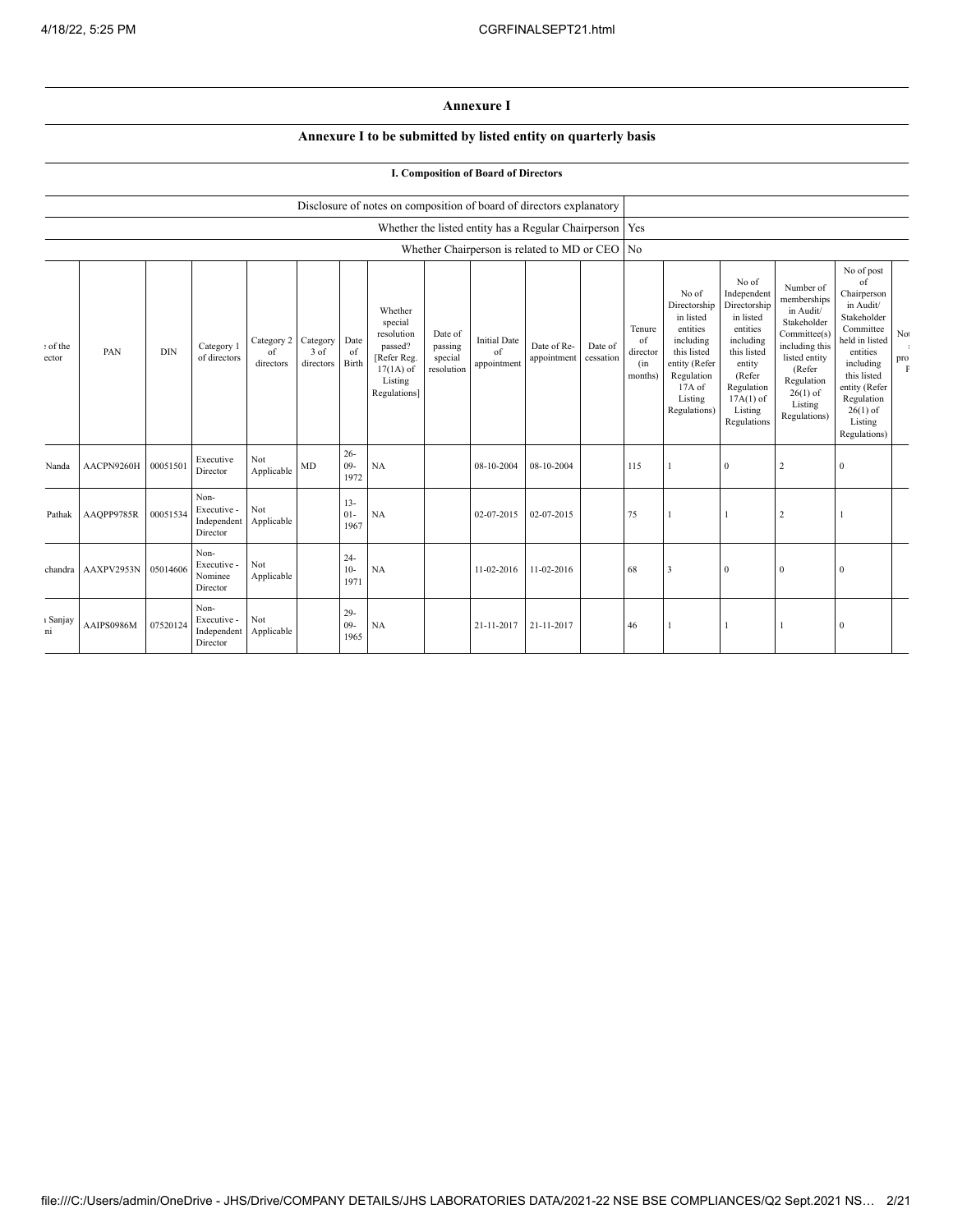## **I. Composition of Board of Directors**

|           |                      |                                          |            |            |                                                |                            |                               |                          | Disclosure of notes on composition of board of directors explanatory                                 |                                             |                                          |                            |                      |                                            |                                                                                                                                                |                                                                                                                                                                      |                                                                 |
|-----------|----------------------|------------------------------------------|------------|------------|------------------------------------------------|----------------------------|-------------------------------|--------------------------|------------------------------------------------------------------------------------------------------|---------------------------------------------|------------------------------------------|----------------------------|----------------------|--------------------------------------------|------------------------------------------------------------------------------------------------------------------------------------------------|----------------------------------------------------------------------------------------------------------------------------------------------------------------------|-----------------------------------------------------------------|
|           |                      |                                          |            |            |                                                |                            |                               |                          | Whether the listed entity has a Regular Chairperson                                                  |                                             |                                          |                            |                      |                                            |                                                                                                                                                |                                                                                                                                                                      |                                                                 |
| <b>Sr</b> | Title<br>(Mr)<br>Ms) | Name of the<br>Director                  | PAN        | <b>DIN</b> | Category 1<br>of directors                     | Category 2<br>of directors | Category<br>3 of<br>directors | Date<br>of<br>Birth      | Whether<br>special<br>resolution<br>passed?<br>[Refer Reg.<br>$17(1A)$ of<br>Listing<br>Regulations] | Date of<br>passing<br>special<br>resolution | <b>Initial Date</b><br>of<br>appointment | Date of Re-<br>appointment | Date of<br>cessation | Tenure<br>of<br>director<br>(in<br>months) | No of<br>Directorship<br>in listed<br>entities<br>including<br>this listed<br>entity (Refer<br>Regulation<br>17A of<br>Listing<br>Regulations) | No of<br>Independent<br>Directorship<br>in listed<br>entities<br>including<br>this listed<br>entity<br>(Refer<br>Regulation<br>$17A(1)$ of<br>Listing<br>Regulations | Nι<br>mer<br>ir<br>Sta<br>Con<br>incl<br>list<br>Re<br>2<br>Reg |
| 5         | Mr                   | Raja Gopal<br>Chakravarthi<br>Venkateish | AADPV4584B | 00259537   | Non-<br>Executive -<br>Independent<br>Director | Chairperson                |                               | $21 -$<br>$07 -$<br>1959 | NA                                                                                                   |                                             | 23-06-2020                               | 23-06-2020                 |                      | 15                                         |                                                                                                                                                |                                                                                                                                                                      |                                                                 |
| 6         | Mr                   | Kapil<br>Minocha                         | AGCPM2464L | 02817283   | Non-<br>Executive -<br>Independent<br>Director | Not<br>Applicable          |                               | $10-$<br>$06 -$<br>1972  | NA                                                                                                   |                                             | 23-06-2020                               | 23-06-2020                 |                      | 15                                         |                                                                                                                                                |                                                                                                                                                                      | $\mathbf{0}$                                                    |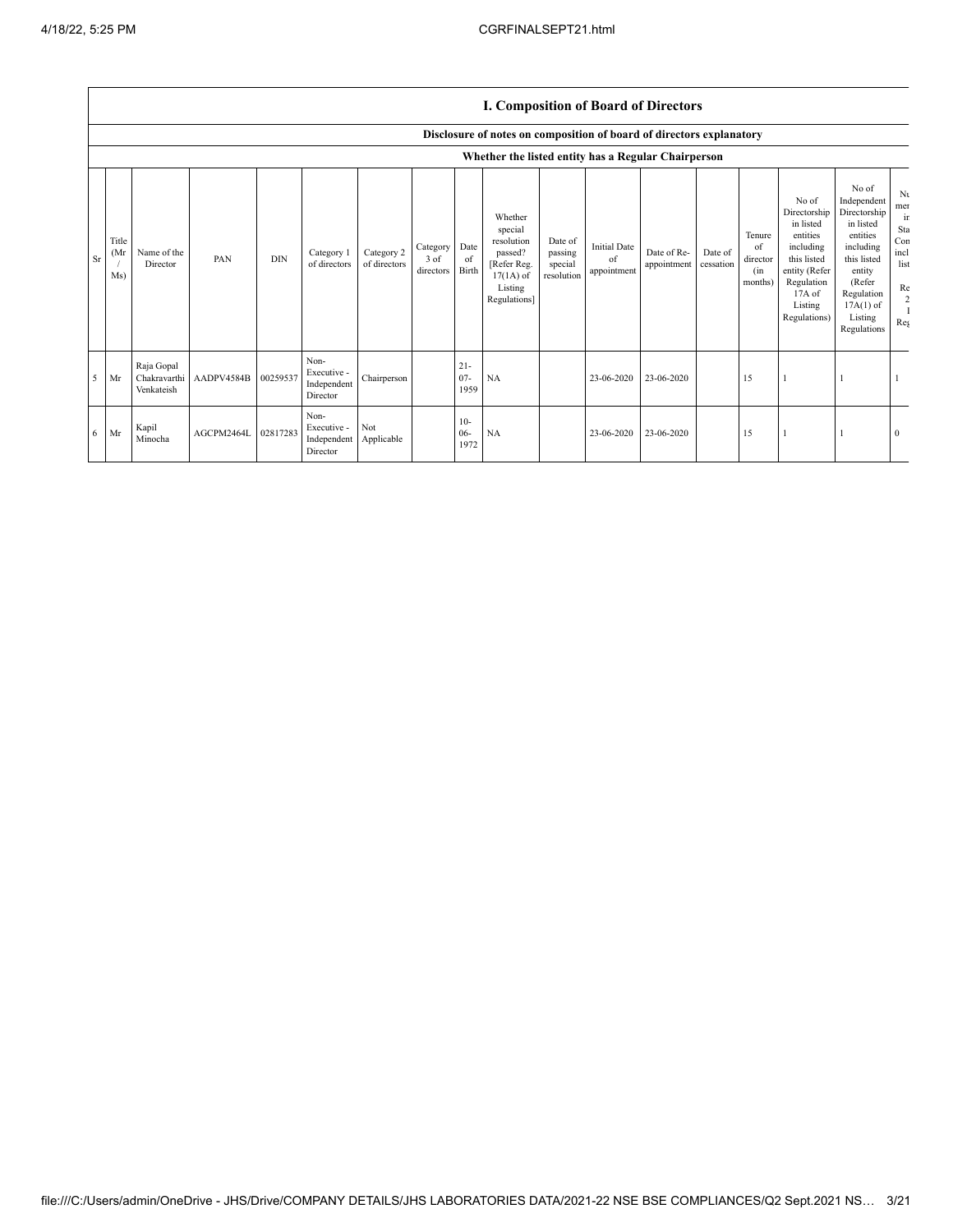|                                                                                                                                        | <b>Audit Committee Details</b> |                        |                                                             |             |            |  |         |
|----------------------------------------------------------------------------------------------------------------------------------------|--------------------------------|------------------------|-------------------------------------------------------------|-------------|------------|--|---------|
|                                                                                                                                        |                                |                        | Whether the Audit Committee has a Regular Chairperson   Yes |             |            |  |         |
| DIN<br>Name of Committee<br>Date of<br>Category 2 of<br>Sr<br>Category 1 of directors<br>directors<br>Appointment<br>Number<br>members |                                |                        |                                                             |             |            |  | Remarks |
|                                                                                                                                        | 00051501                       | Nikhil Nanda           | <b>Executive Director</b>                                   | Member      | 07-05-2006 |  |         |
| $\overline{2}$                                                                                                                         | 00051534                       | Mukul Pathak           | Non-Executive - Independent<br>Director                     | Chairperson | 30-01-2018 |  |         |
| 3                                                                                                                                      | 07520124                       | Rohina Sanjay Sangtani | Non-Executive - Independent<br>Director                     | Member      | 21-11-2017 |  |         |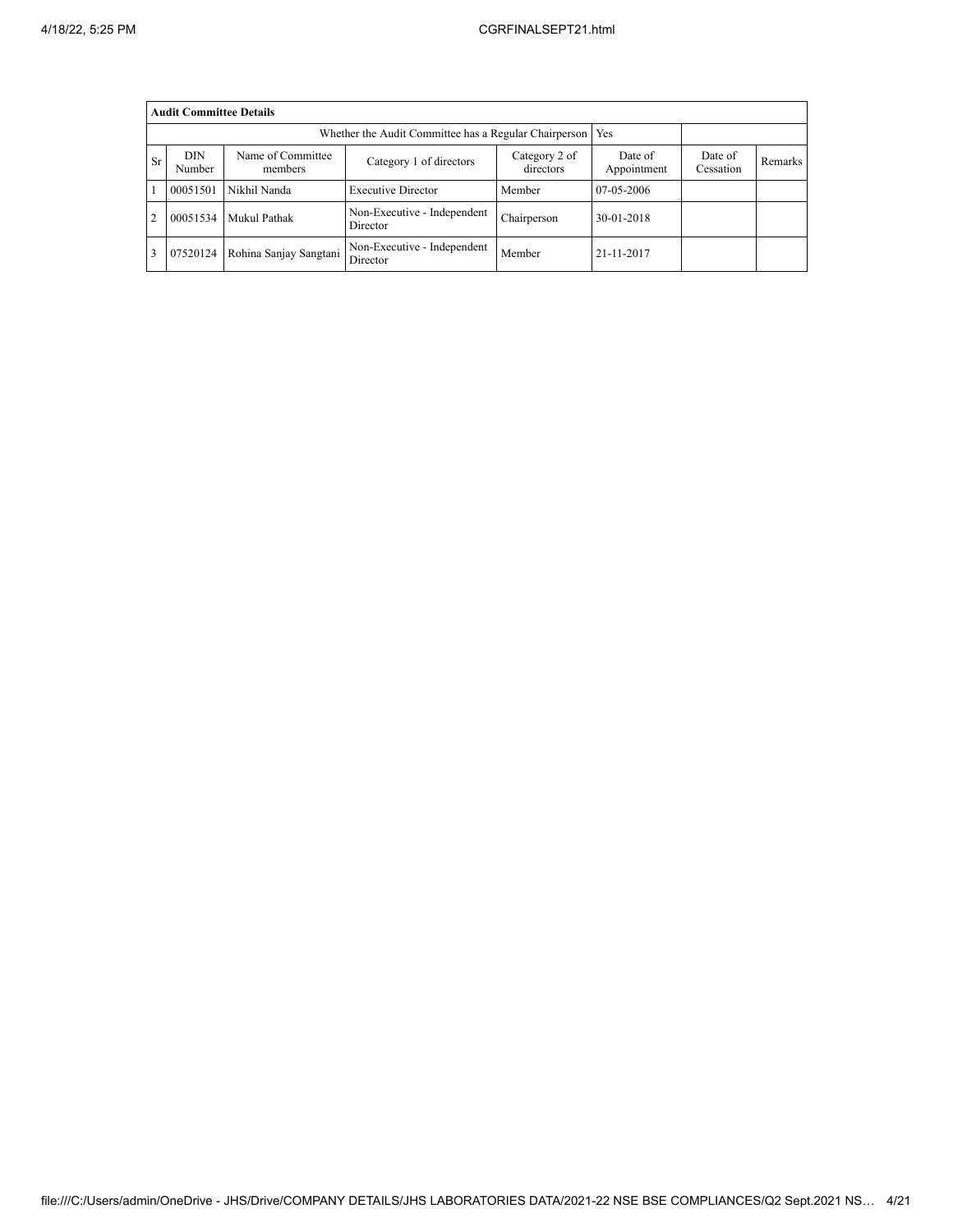|                |                      | Nomination and remuneration committee |                                                                                   |                        |                      |         |  |
|----------------|----------------------|---------------------------------------|-----------------------------------------------------------------------------------|------------------------|----------------------|---------|--|
|                |                      |                                       | Whether the Nomination and remuneration committee has a Regular Chairperson   Yes |                        |                      |         |  |
| Sr             | <b>DIN</b><br>Number | Name of Committee<br>members          | Category 2 of<br>directors                                                        | Date of<br>Appointment | Date of<br>Cessation | Remarks |  |
|                |                      | 00051534 Mukul Pathak                 | Non-Executive -<br>Independent Director                                           | Chairperson            | 12-02-2016           |         |  |
| $\overline{c}$ |                      | 07520124 Rohina Sanjay Sangtani       | Non-Executive -<br>Independent Director                                           | Member                 | 30-01-2018           |         |  |
| 3              | 00259537             | Raja Gopal Chakravarthi<br>Venkateish | Non-Executive -<br>Independent Director                                           | Member                 | 15-09-2020           |         |  |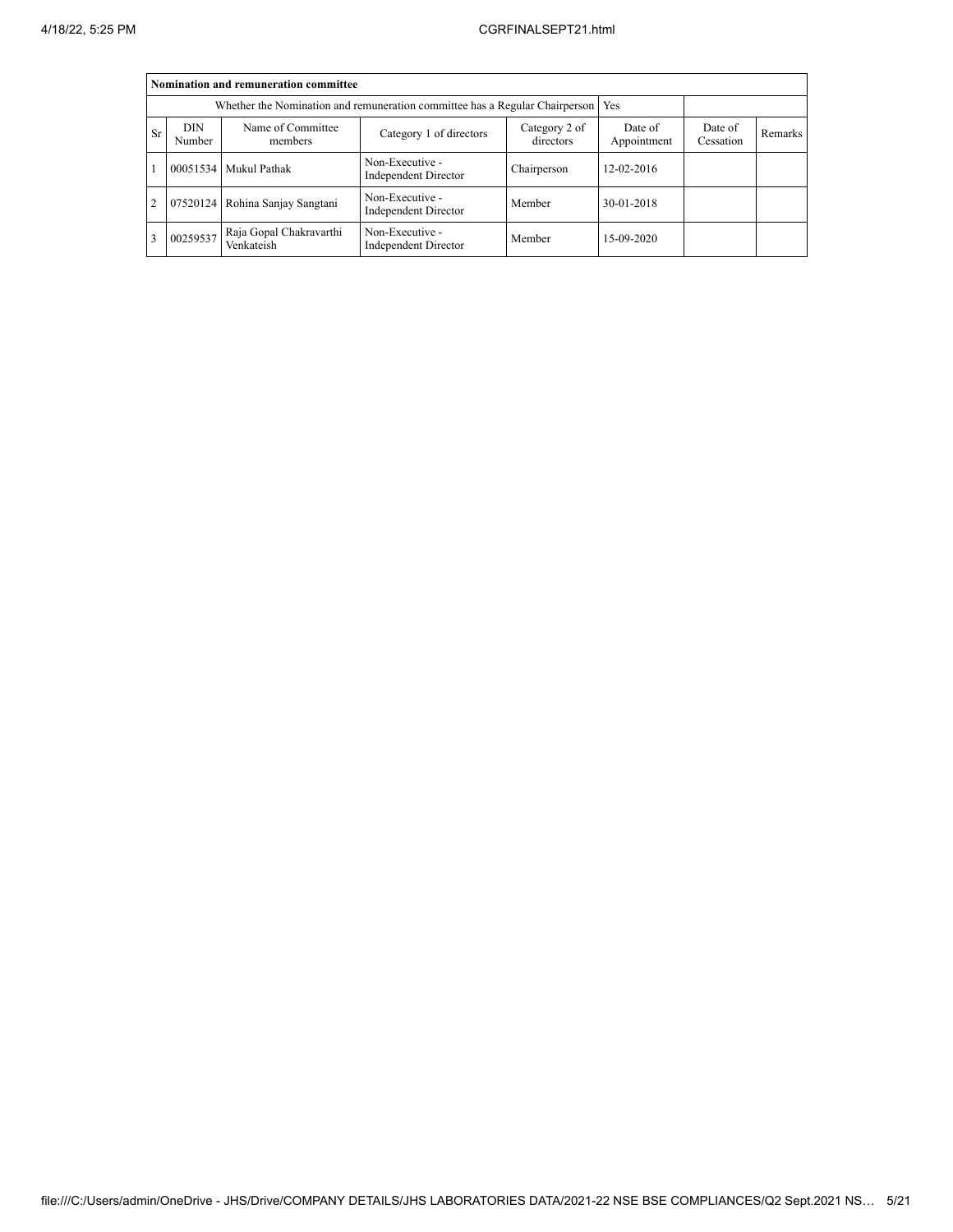|                |                | <b>Stakeholders Relationship Committee</b> |                                                                                 |                            |                        |                      |         |
|----------------|----------------|--------------------------------------------|---------------------------------------------------------------------------------|----------------------------|------------------------|----------------------|---------|
|                |                |                                            | Whether the Stakeholders Relationship Committee has a Regular Chairperson   Yes |                            |                        |                      |         |
| Sr             | DIN.<br>Number | Name of Committee<br>members               | Category 1 of directors                                                         | Category 2 of<br>directors | Date of<br>Appointment | Date of<br>Cessation | Remarks |
|                |                | 00051534   Mukul Pathak                    | Non-Executive -<br>Independent Director                                         | Member                     | 30-01-2018             |                      |         |
| $\overline{2}$ | 00051501       | Nikhil Nanda                               | <b>Executive Director</b>                                                       | Member                     | 30-05-2014             |                      |         |
| 3              | 00259537       | Raja Gopal Chakravarthi<br>Venkateish      | Non-Executive -<br><b>Independent Director</b>                                  | Chairperson                | 15-09-2020             |                      |         |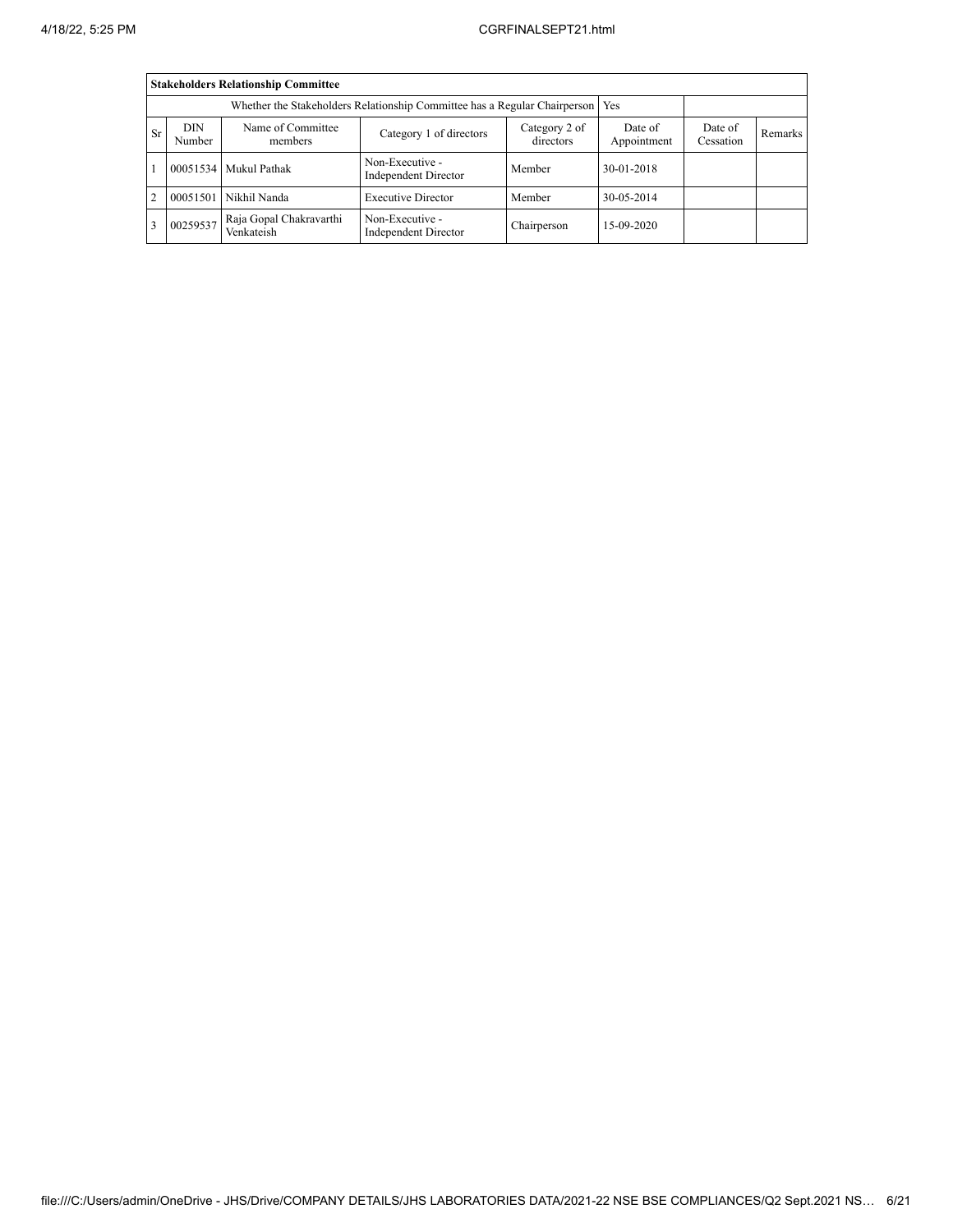|     | <b>Risk Management Committee</b> |                                                                 |                            |                            |                        |                      |         |  |  |  |  |
|-----|----------------------------------|-----------------------------------------------------------------|----------------------------|----------------------------|------------------------|----------------------|---------|--|--|--|--|
|     |                                  | Whether the Risk Management Committee has a Regular Chairperson |                            |                            |                        |                      |         |  |  |  |  |
| -Sr | DIN<br>Number                    | Name of Committee<br>members                                    | Category 1 of<br>directors | Category 2 of<br>directors | Date of<br>Appointment | Date of<br>Cessation | Remarks |  |  |  |  |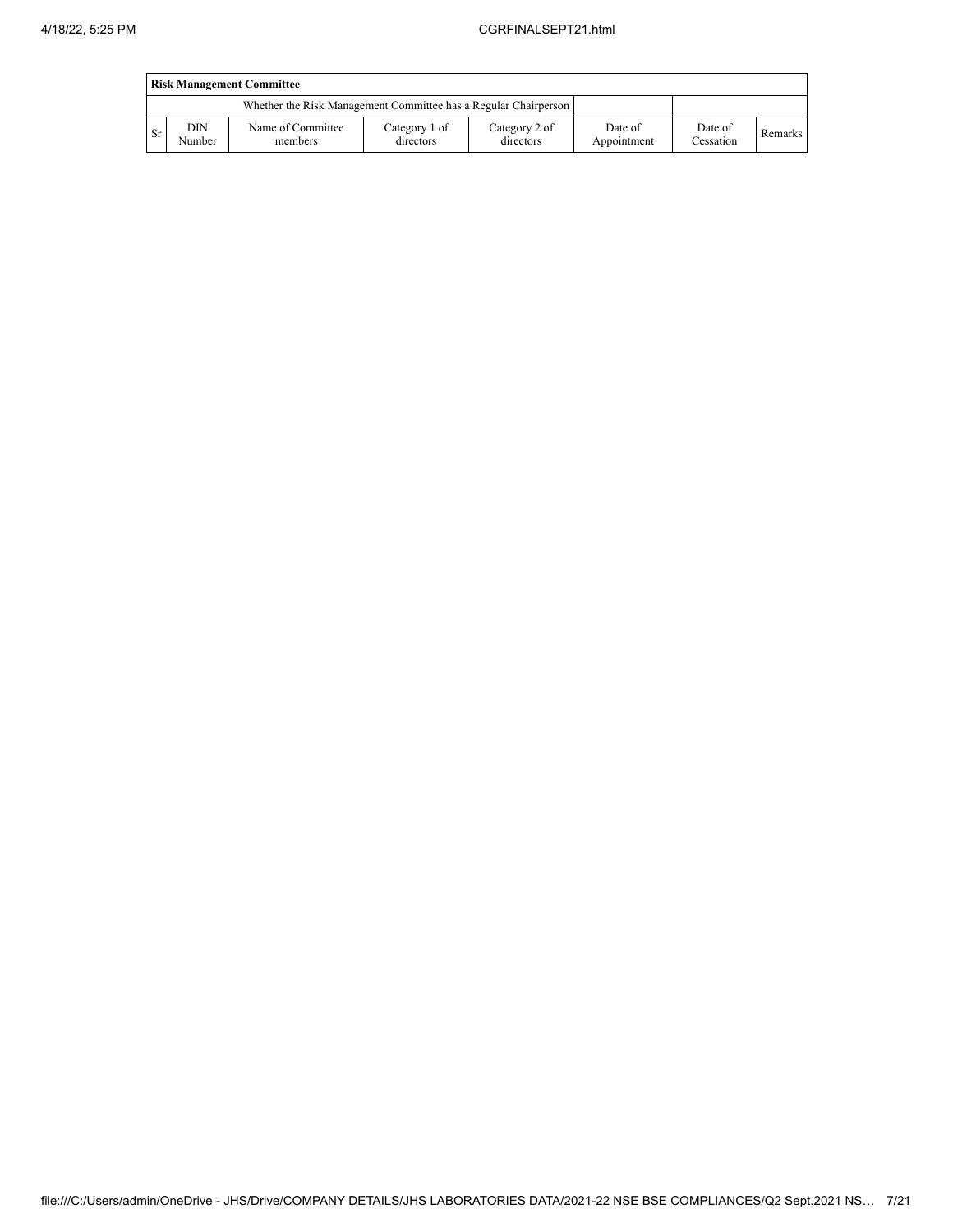|                |                | <b>Corporate Social Responsibility Committee</b> |                                                                                       |                        |                      |         |  |
|----------------|----------------|--------------------------------------------------|---------------------------------------------------------------------------------------|------------------------|----------------------|---------|--|
|                |                |                                                  | Whether the Corporate Social Responsibility Committee has a Regular Chairperson   Yes |                        |                      |         |  |
| Sr             | DIN.<br>Number | Name of Committee<br>members                     | Category 2 of<br>directors                                                            | Date of<br>Appointment | Date of<br>Cessation | Remarks |  |
|                |                | 00051501 Nikhil Nanda                            | <b>Executive Director</b>                                                             | Chairperson            | 15-05-2018           |         |  |
| $\overline{c}$ |                | 00051534   Mukul Pathak                          | Non-Executive -<br>Independent Director                                               | Member                 | 15-05-2018           |         |  |
| 3              | 00259537       | Raja Gopal Chakravarthi<br>Venkateish            | Non-Executive -<br>Independent Director                                               | Member                 | 15-09-2020           |         |  |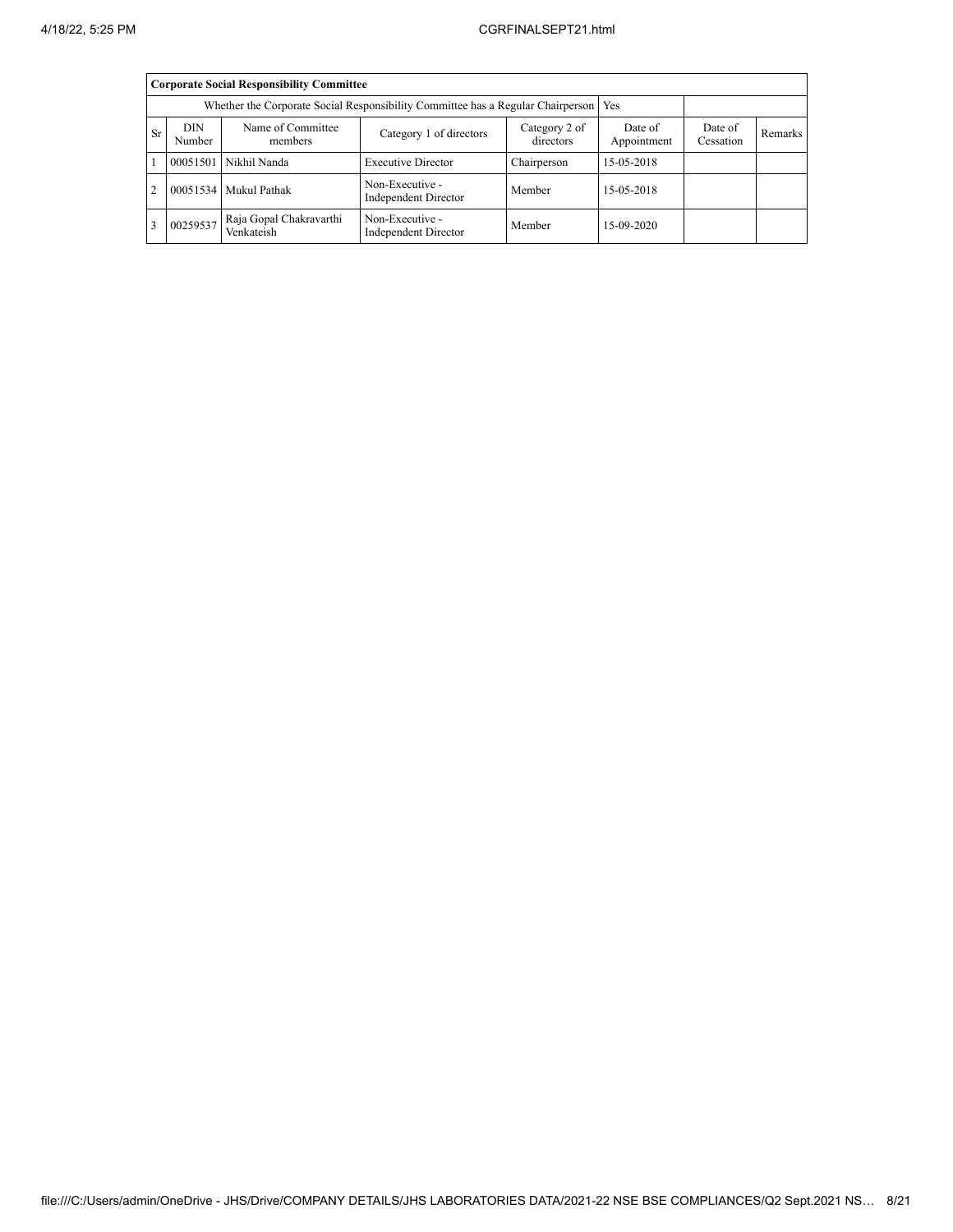| <b>Other Committee</b> |                                                                                                                                     |  |  |
|------------------------|-------------------------------------------------------------------------------------------------------------------------------------|--|--|
|                        | Sr   DIN Number   Name of Committee members   Name of other committee   Category 1 of directors   Category 2 of directors   Remarks |  |  |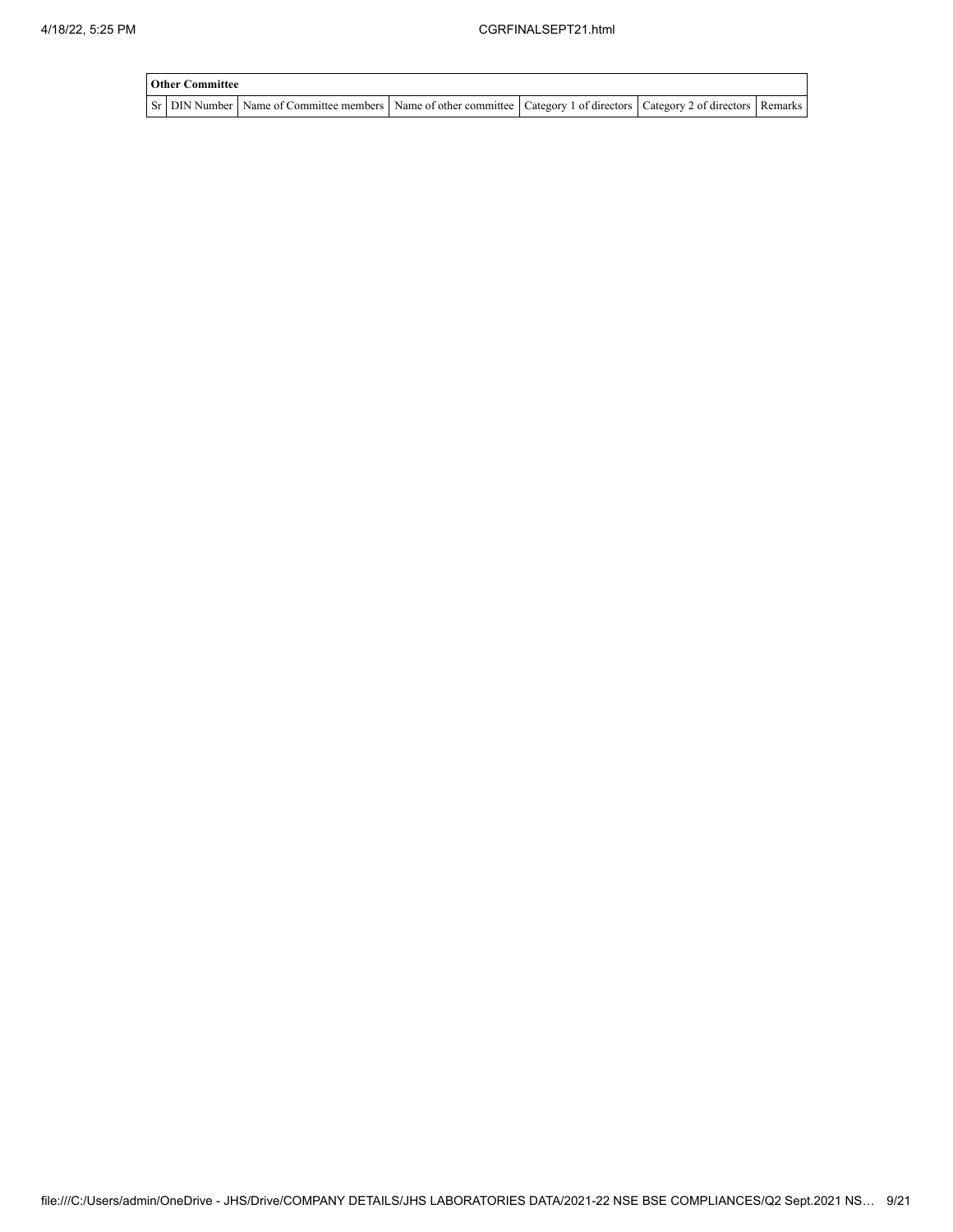|                | <b>Annexure 1</b>                                              |                                                               |                                                                      |                                       |                                                     |                                                                      |                                                                        |  |  |  |  |
|----------------|----------------------------------------------------------------|---------------------------------------------------------------|----------------------------------------------------------------------|---------------------------------------|-----------------------------------------------------|----------------------------------------------------------------------|------------------------------------------------------------------------|--|--|--|--|
|                | <b>Annexure 1</b>                                              |                                                               |                                                                      |                                       |                                                     |                                                                      |                                                                        |  |  |  |  |
|                | <b>III. Meeting of Board of Directors</b>                      |                                                               |                                                                      |                                       |                                                     |                                                                      |                                                                        |  |  |  |  |
|                | Disclosure of notes on meeting of board                        | of directors explanatory                                      |                                                                      |                                       |                                                     |                                                                      |                                                                        |  |  |  |  |
| Sr             | $Date(s)$ of<br>meeting (if any)<br>in the previous<br>quarter | $Date(s)$ of<br>meeting (if any)<br>in the current<br>quarter | Maximum gap<br>between any two<br>consecutive (in<br>number of days) | Notes for<br>not<br>providing<br>Date | Whether<br>requirement of<br>Quorum met<br>(Yes/No) | Number of Directors<br>present* (other than<br>Independent Director) | No. of<br>Independent<br><b>Directors</b><br>attending the<br>meeting* |  |  |  |  |
|                | 18-05-2021                                                     |                                                               |                                                                      |                                       | Yes                                                 | $\overline{2}$                                                       | $\overline{4}$                                                         |  |  |  |  |
| $\overline{2}$ | 22-06-2021                                                     |                                                               | 34                                                                   |                                       | <b>Yes</b>                                          | $\overline{2}$                                                       | $\overline{4}$                                                         |  |  |  |  |
| 3              |                                                                | 10-08-2021                                                    | 48                                                                   |                                       | <b>Yes</b>                                          |                                                                      | $\overline{4}$                                                         |  |  |  |  |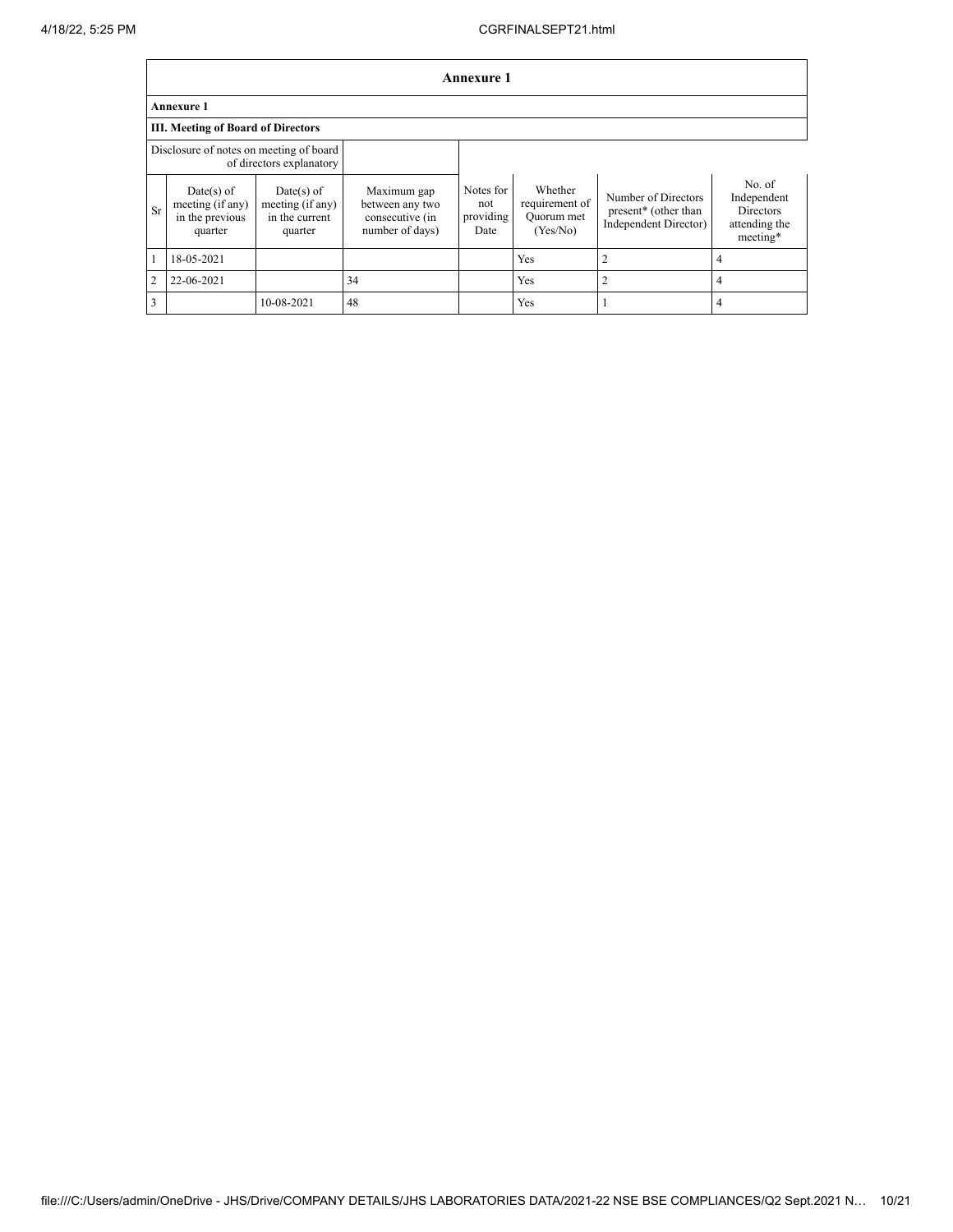|                | <b>Annexure 1</b>                              |                                                                                                          |                                                                      |                               |                                       |                                                        |                                                                                      |                                                                        |  |  |  |
|----------------|------------------------------------------------|----------------------------------------------------------------------------------------------------------|----------------------------------------------------------------------|-------------------------------|---------------------------------------|--------------------------------------------------------|--------------------------------------------------------------------------------------|------------------------------------------------------------------------|--|--|--|
|                | <b>IV. Meeting of Committees</b>               |                                                                                                          |                                                                      |                               |                                       |                                                        |                                                                                      |                                                                        |  |  |  |
|                |                                                |                                                                                                          | Disclosure of notes on meeting of committees explanatory             |                               |                                       |                                                        |                                                                                      |                                                                        |  |  |  |
| Sr             | Name of<br>Committee                           | Date(s) of meeting (Enter<br>dates of Previous quarter<br>and Current quarter in<br>chronological order) | Maximum gap<br>between any two<br>consecutive (in<br>number of days) | Name of<br>other<br>committee | Reson for<br>not<br>providing<br>date | Whether<br>requirement<br>of Quorum<br>met<br>(Yes/No) | Number of<br><b>Directors</b><br>present* (other<br>than<br>Independent<br>Director) | No. of<br>Independent<br><b>Directors</b><br>attending the<br>meeting* |  |  |  |
| $\mathbf{1}$   | Audit<br>Committee                             | 18-05-2021                                                                                               |                                                                      |                               |                                       | Yes                                                    | 1                                                                                    | $\overline{2}$                                                         |  |  |  |
| $\overline{c}$ | Audit<br>Committee                             | 22-06-2021                                                                                               |                                                                      |                               |                                       | Yes                                                    | 1                                                                                    | $\overline{2}$                                                         |  |  |  |
| 3              | Audit<br>Committee                             | 10-08-2021                                                                                               | 48                                                                   |                               |                                       | Yes                                                    | 1                                                                                    | $\overline{c}$                                                         |  |  |  |
| $\overline{4}$ | Nomination<br>and<br>remuneration<br>committee | 22-06-2021                                                                                               |                                                                      |                               |                                       | Yes                                                    | $\mathbf{0}$                                                                         | 3                                                                      |  |  |  |
| 5              | Nomination<br>and<br>remuneration<br>committee | 10-08-2021                                                                                               |                                                                      |                               |                                       | Yes                                                    | $\mathbf{0}$                                                                         | 3                                                                      |  |  |  |
| 6              | Stakeholders<br>Relationship<br>Committee      | 22-06-2021                                                                                               |                                                                      |                               |                                       | Yes                                                    |                                                                                      | $\overline{2}$                                                         |  |  |  |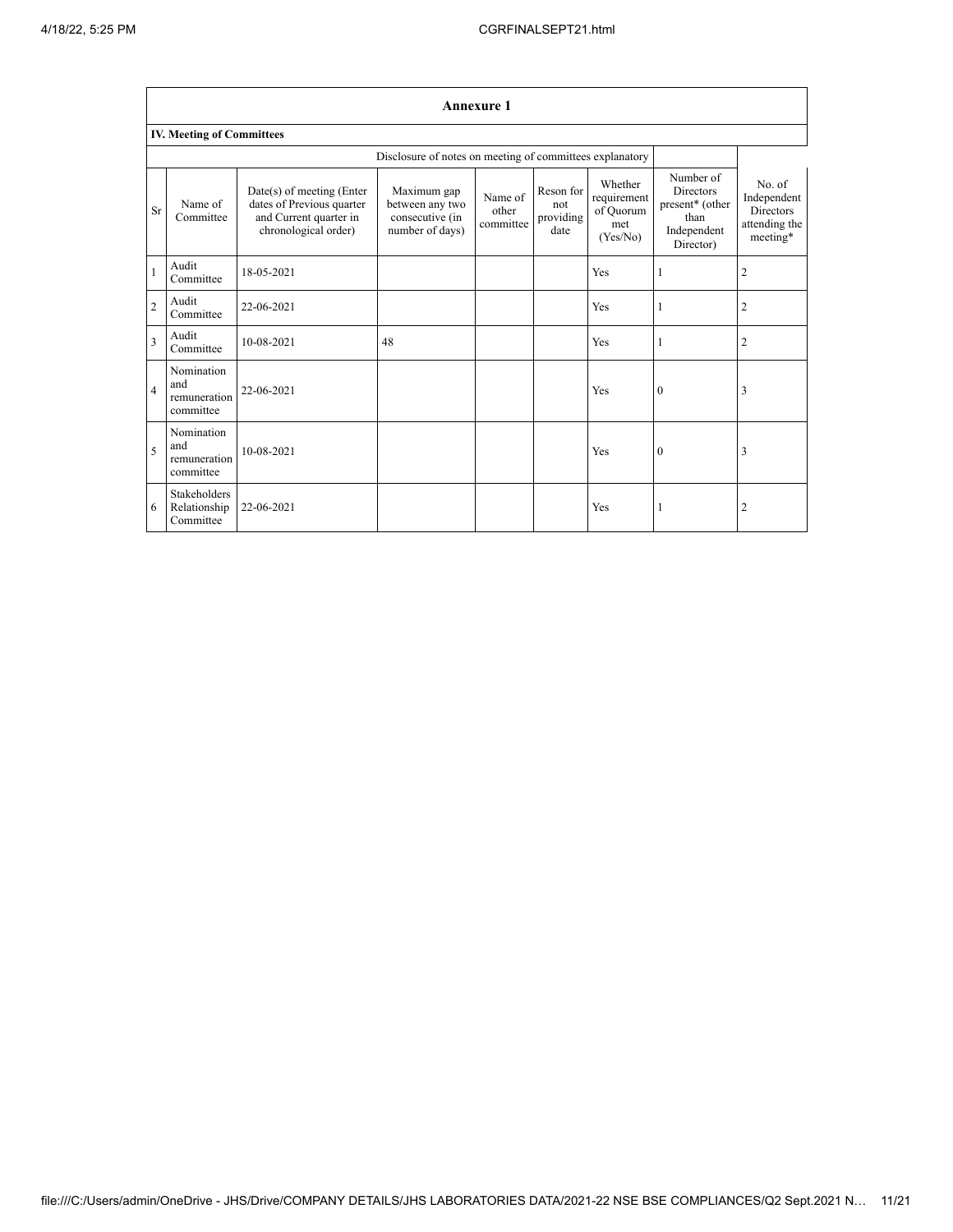|                | <b>Annexure 1</b>                                  |                                                                                                            |                                                                      |                               |                                       |                                                       |                                                                                           |                                                                    |  |  |
|----------------|----------------------------------------------------|------------------------------------------------------------------------------------------------------------|----------------------------------------------------------------------|-------------------------------|---------------------------------------|-------------------------------------------------------|-------------------------------------------------------------------------------------------|--------------------------------------------------------------------|--|--|
|                | <b>IV. Meeting of Committees</b>                   |                                                                                                            |                                                                      |                               |                                       |                                                       |                                                                                           |                                                                    |  |  |
| <b>Sr</b>      | Name of<br>Committee                               | $Date(s)$ of meeting (Enter<br>dates of Previous quarter<br>and Current quarter in<br>chronological order) | Maximum gap<br>between any two<br>consecutive (in<br>number of days) | Name of<br>other<br>committee | Reson for<br>not<br>providing<br>date | Whether<br>requirement<br>of Quorum<br>met<br>Yes/No) | Number of<br>Directors<br>present <sup>*</sup> (other<br>than<br>Independent<br>Director) | No. of<br>Independent<br>Directors<br>attending<br>the<br>meeting* |  |  |
| $\overline{ }$ | Corporate<br>Social<br>Responsibility<br>Committee | 18-05-2021                                                                                                 |                                                                      |                               |                                       | Yes                                                   |                                                                                           |                                                                    |  |  |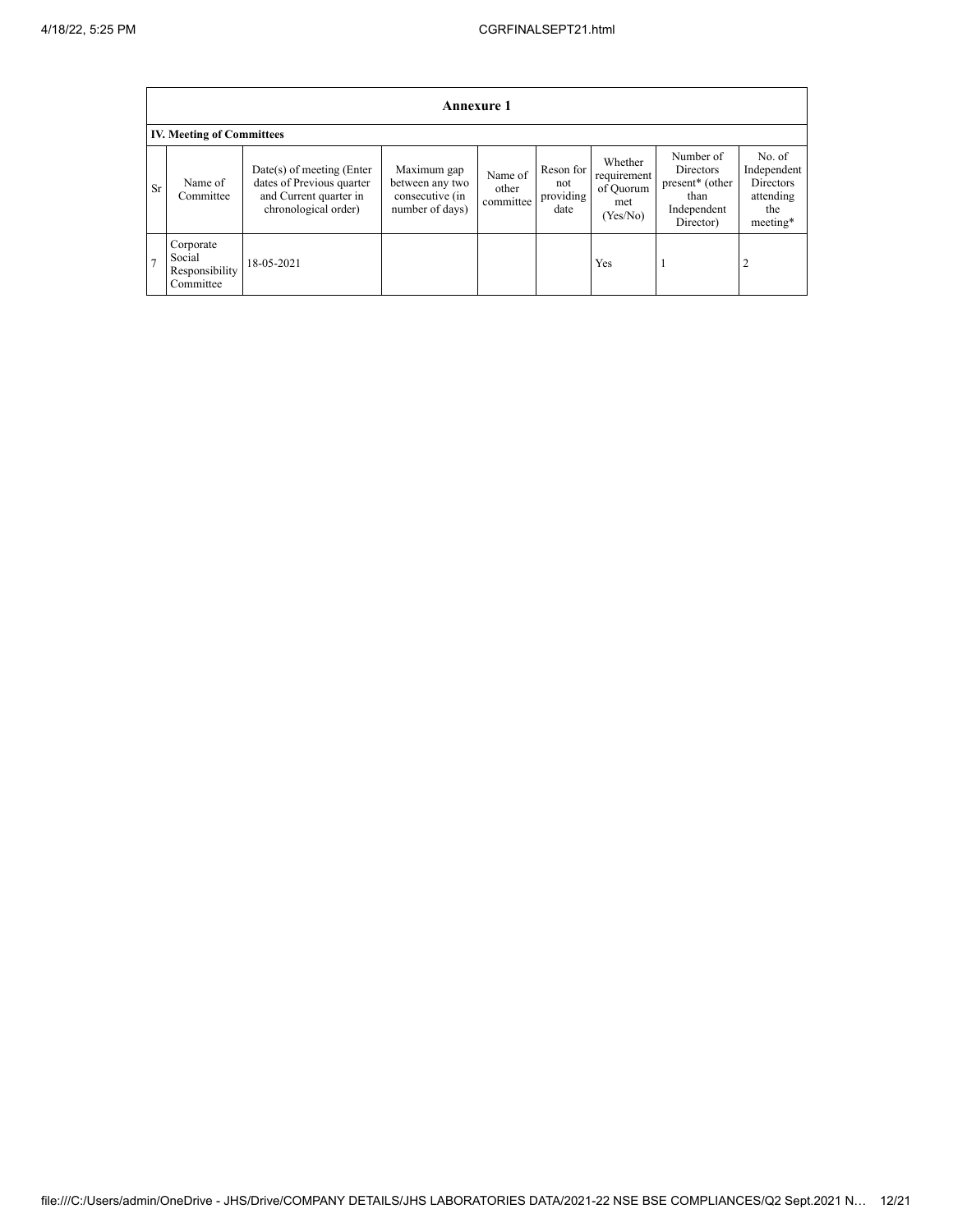|                | Annexure 1                                                                                                |                                  |                                                                    |  |
|----------------|-----------------------------------------------------------------------------------------------------------|----------------------------------|--------------------------------------------------------------------|--|
|                | V. Related Party Transactions                                                                             |                                  |                                                                    |  |
| Sr             | Subject                                                                                                   | Compliance status<br>(Yes/No/NA) | If status is "No" details of non-<br>compliance may be given here. |  |
|                | Whether prior approval of audit committee obtained                                                        | <b>Yes</b>                       |                                                                    |  |
| $\overline{2}$ | Whether shareholder approval obtained for material RPT                                                    | NA                               |                                                                    |  |
| 3              | Whether details of RPT entered into pursuant to omnibus approval<br>have been reviewed by Audit Committee | Yes                              |                                                                    |  |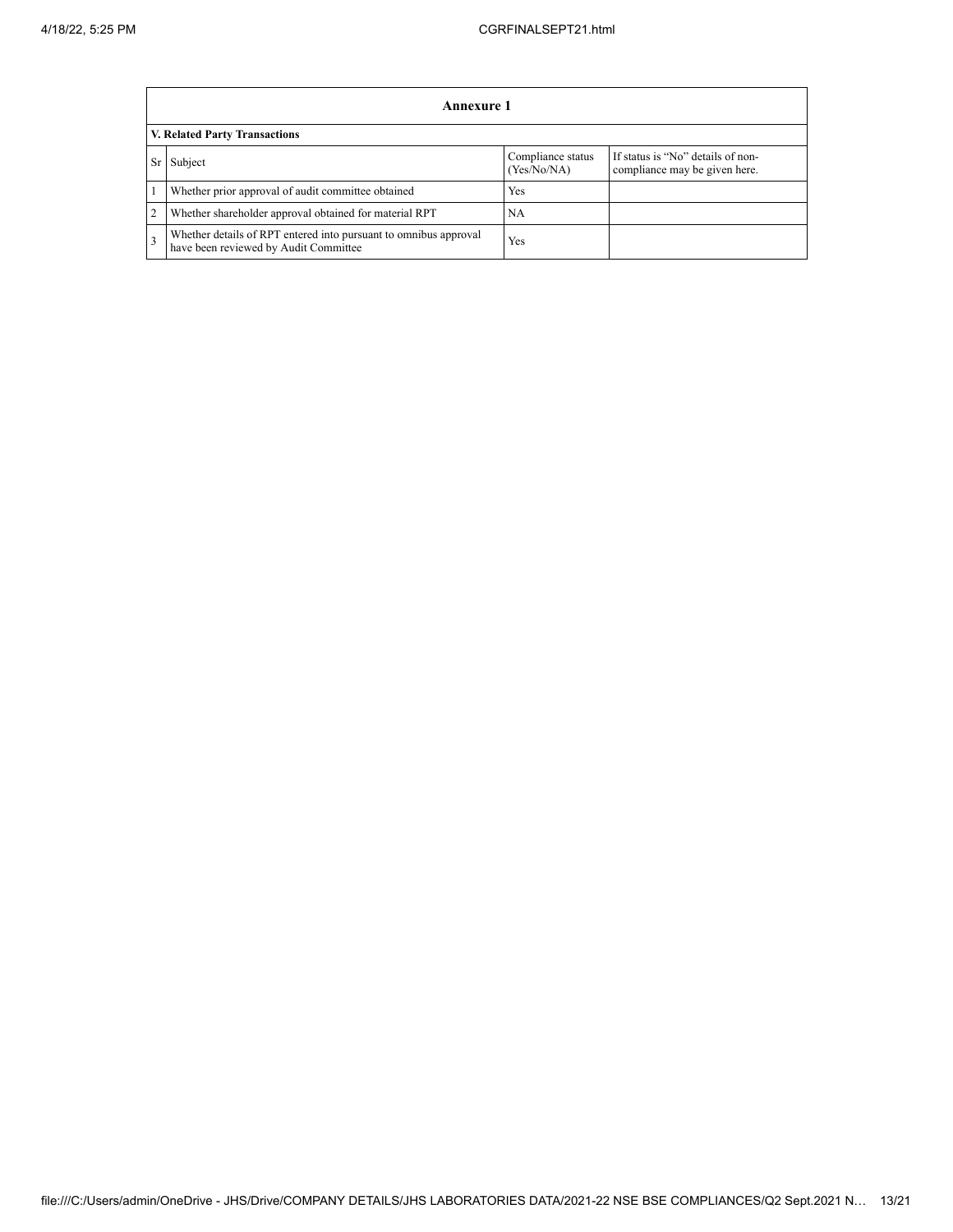|                         | Annexure 1                                                                                                                                                                                                      |                               |  |  |
|-------------------------|-----------------------------------------------------------------------------------------------------------------------------------------------------------------------------------------------------------------|-------------------------------|--|--|
|                         | <b>VI. Affirmations</b>                                                                                                                                                                                         |                               |  |  |
| Sr                      | Subject                                                                                                                                                                                                         | Compliance<br>status (Yes/No) |  |  |
| $\mathbf{1}$            | The composition of Board of Directors is in terms of SEBI (Listing obligations and disclosure requirements)<br>Regulations, 2015                                                                                | Yes                           |  |  |
| $\overline{c}$          | The composition of the following committees is in terms of SEBI(Listing obligations and disclosure requirements)<br>Regulations, 2015 a. Audit Committee                                                        | Yes                           |  |  |
| $\overline{\mathbf{3}}$ | The composition of the following committees is in terms of SEBI(Listing obligations and disclosure requirements)<br>Regulations, 2015. b. Nomination & remuneration committee                                   | Yes                           |  |  |
| $\overline{4}$          | The composition of the following committees is in terms of SEBI(Listing obligations and disclosure requirements)<br>Regulations, 2015. c. Stakeholders relationship committee                                   | <b>Yes</b>                    |  |  |
| 5                       | The composition of the following committees is in terms of SEBI(Listing obligations and disclosure requirements)<br>Regulations, 2015. d. Risk management committee (applicable to the top 500 listed entities) | <b>NA</b>                     |  |  |
| 6                       | The committee members have been made aware of their powers, role and responsibilities as specified in SEBI<br>(Listing obligations and disclosure requirements) Regulations, 2015.                              | Yes                           |  |  |
| $\overline{7}$          | The meetings of the board of directors and the above committees have been conducted in the manner as specified in<br>SEBI (Listing obligations and disclosure requirements) Regulations, 2015.                  | Yes                           |  |  |
| 8                       | This report and/or the report submitted in the previous quarter has been placed before Board of Directors.                                                                                                      | <b>Yes</b>                    |  |  |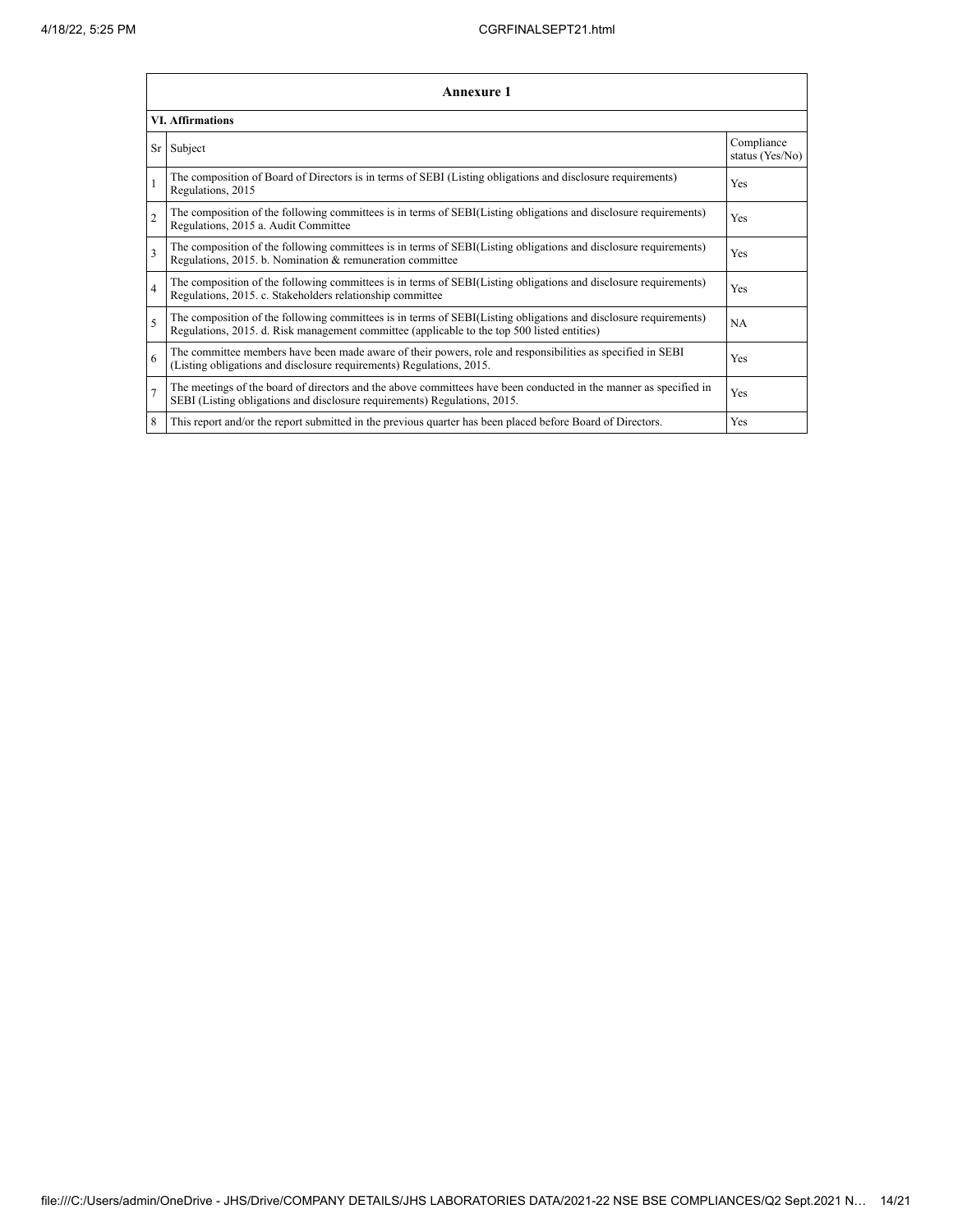$\overline{ }$ 

| <b>Annexure 1</b> |                   |                         |
|-------------------|-------------------|-------------------------|
| <sub>Sr</sub>     | Subject           | Compliance status       |
|                   | Name of signatory | Ashish Goel             |
|                   | Designation       | Chief Financial Officer |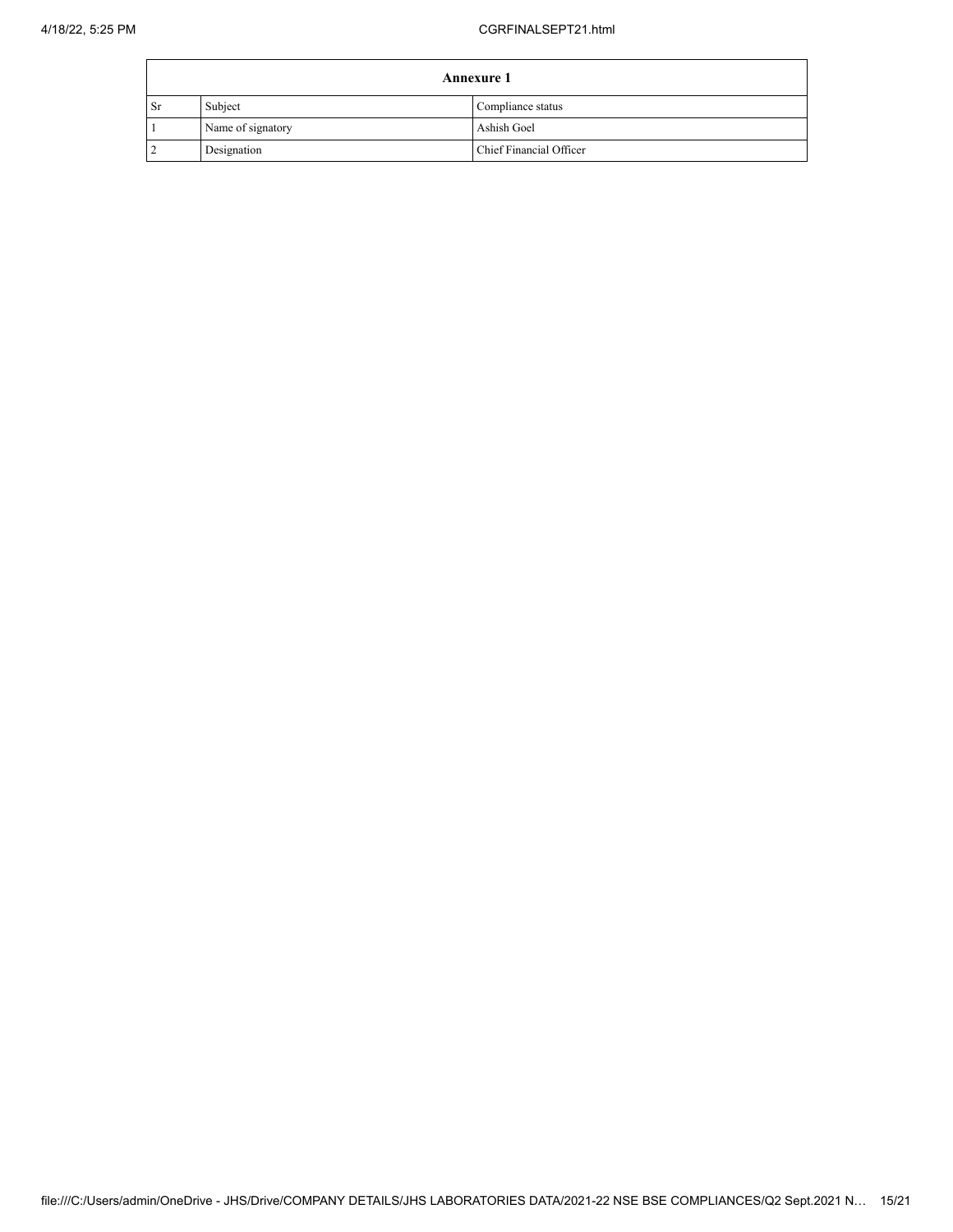|                | Annexure III                                                                                                                                                                         |                                              |                                     |                                                                      |
|----------------|--------------------------------------------------------------------------------------------------------------------------------------------------------------------------------------|----------------------------------------------|-------------------------------------|----------------------------------------------------------------------|
|                | <b>III.</b> Affirmations                                                                                                                                                             |                                              |                                     |                                                                      |
| Sr             | Particulars                                                                                                                                                                          | Regulation<br>Number                         | Compliance<br>status<br>(Yes/No/NA) | If status is "No" details of<br>non-compliance may be<br>given here. |
| 1              | Copy of the annual report including balance sheet, profit and loss account,<br>directors report, corporate governance report, business responsibility<br>report displayed on website | 46(2)                                        | <b>Yes</b>                          |                                                                      |
| $\overline{2}$ | Presence of Chairperson of Audit Committee at the Annual General<br>Meeting                                                                                                          | 18(1)(d)                                     | <b>Yes</b>                          |                                                                      |
| 3              | Presence of Chairperson of the nomination and remuneration committee at<br>the annual general meeting                                                                                | 19(3)                                        | <b>Yes</b>                          |                                                                      |
| $\overline{4}$ | Presence of Chairperson of the Stakeholder Relationship committee at the<br>annual general meeting                                                                                   | 20(3)                                        | <b>Yes</b>                          |                                                                      |
| 5              | Whether "Corporate Governance Report" disclosed in Annual Report                                                                                                                     | $34(3)$ read with<br>para C of<br>Schedule V | <b>Yes</b>                          |                                                                      |
|                | Any other information to be provided<br>Textual Information(1)                                                                                                                       |                                              |                                     |                                                                      |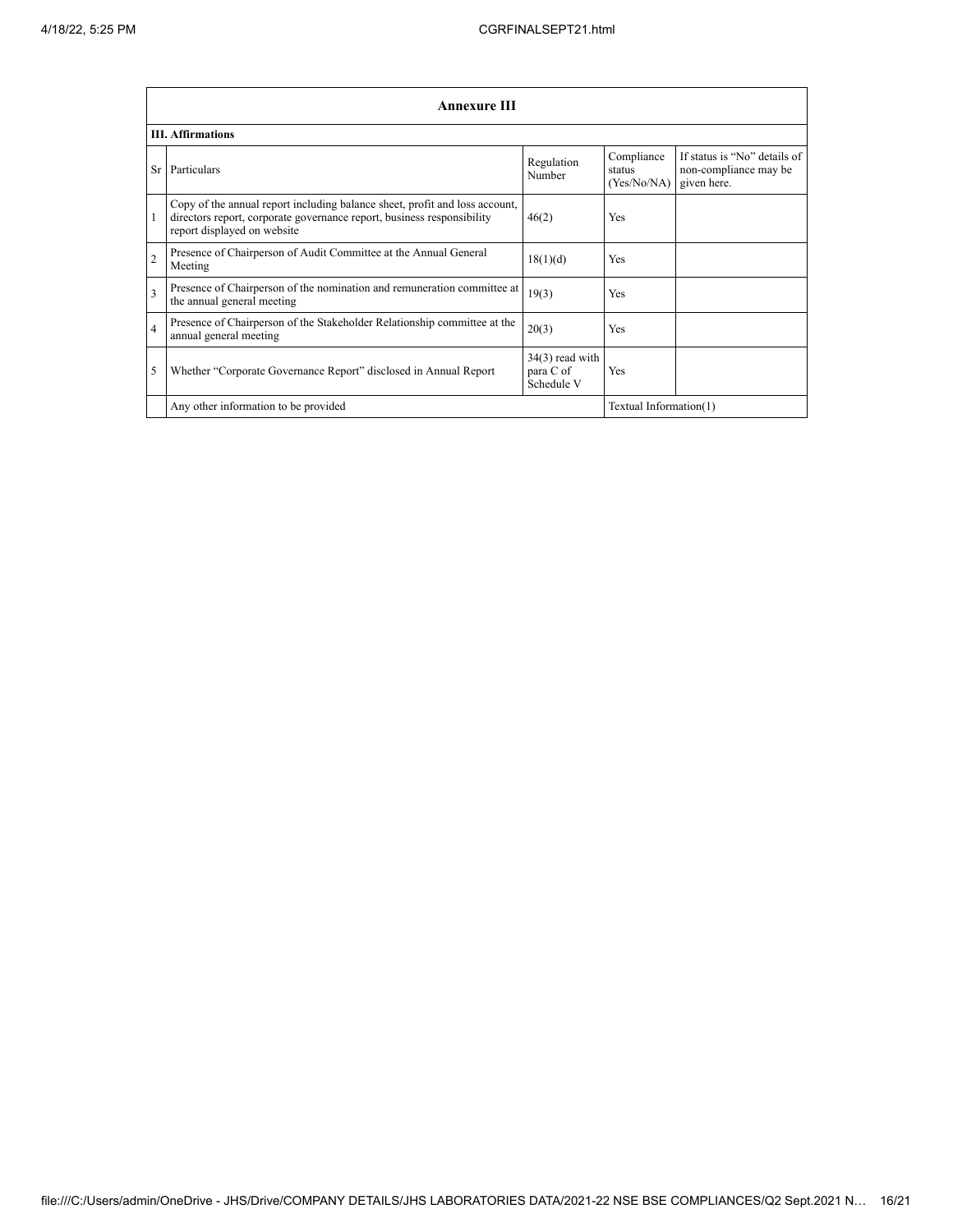| <b>Text Block</b>      |                                                                                                                                               |  |
|------------------------|-----------------------------------------------------------------------------------------------------------------------------------------------|--|
|                        | On behalf of Mr. Mukul Pathak, Chairperson of Audit Committee and Nomination & Remuneration<br>Committee following directors represented him: |  |
| Textual Information(1) | Mr. Nikhil Nanda, member of Audit Committee; and                                                                                              |  |
|                        | Mr.R.C Venkateish, member of Nomination and Remuneration Committee                                                                            |  |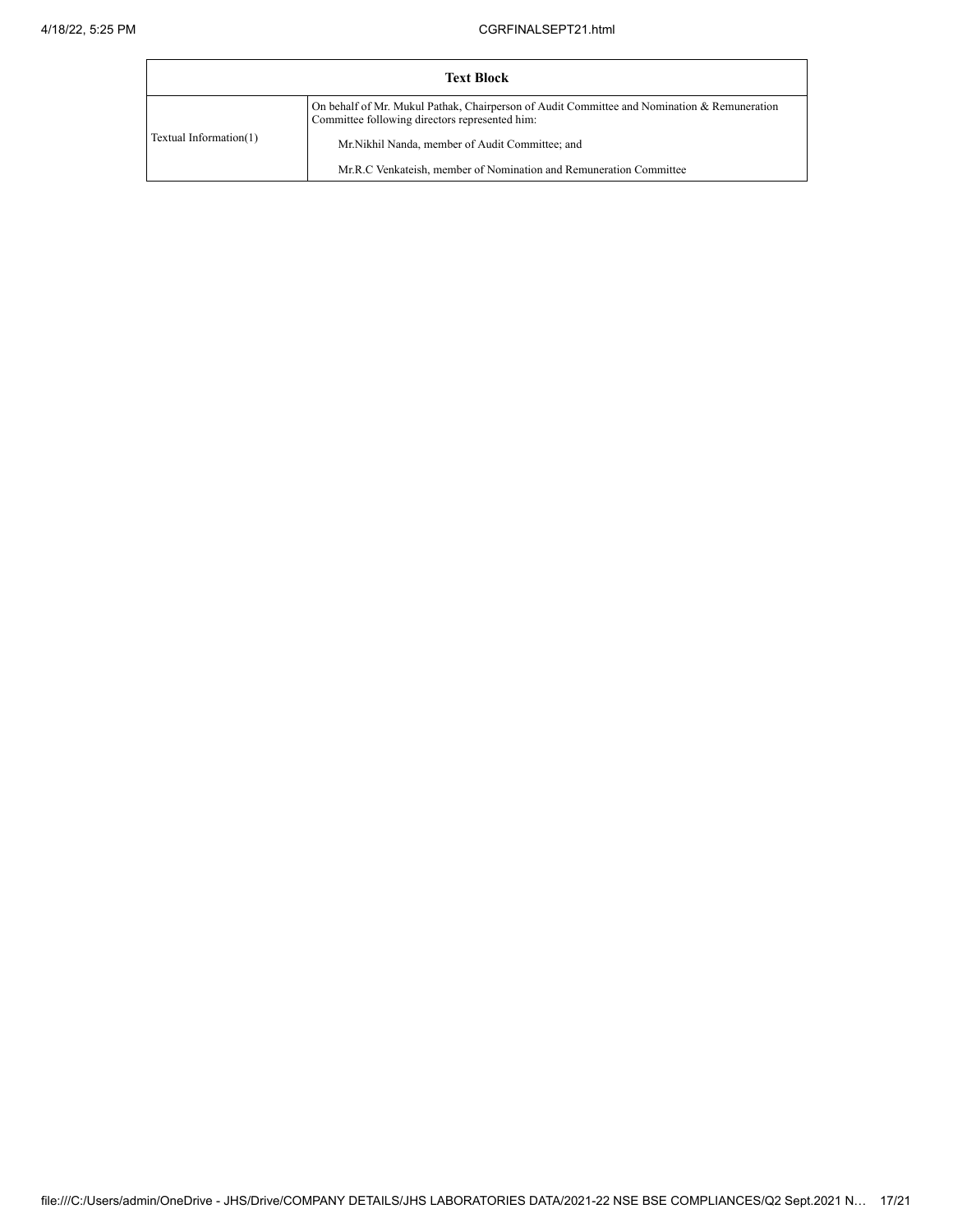| <b>Annexure III</b> |                   |                         |
|---------------------|-------------------|-------------------------|
|                     | Name of signatory | Ashish Goel             |
| $\overline{2}$      | Designation       | Chief Financial Officer |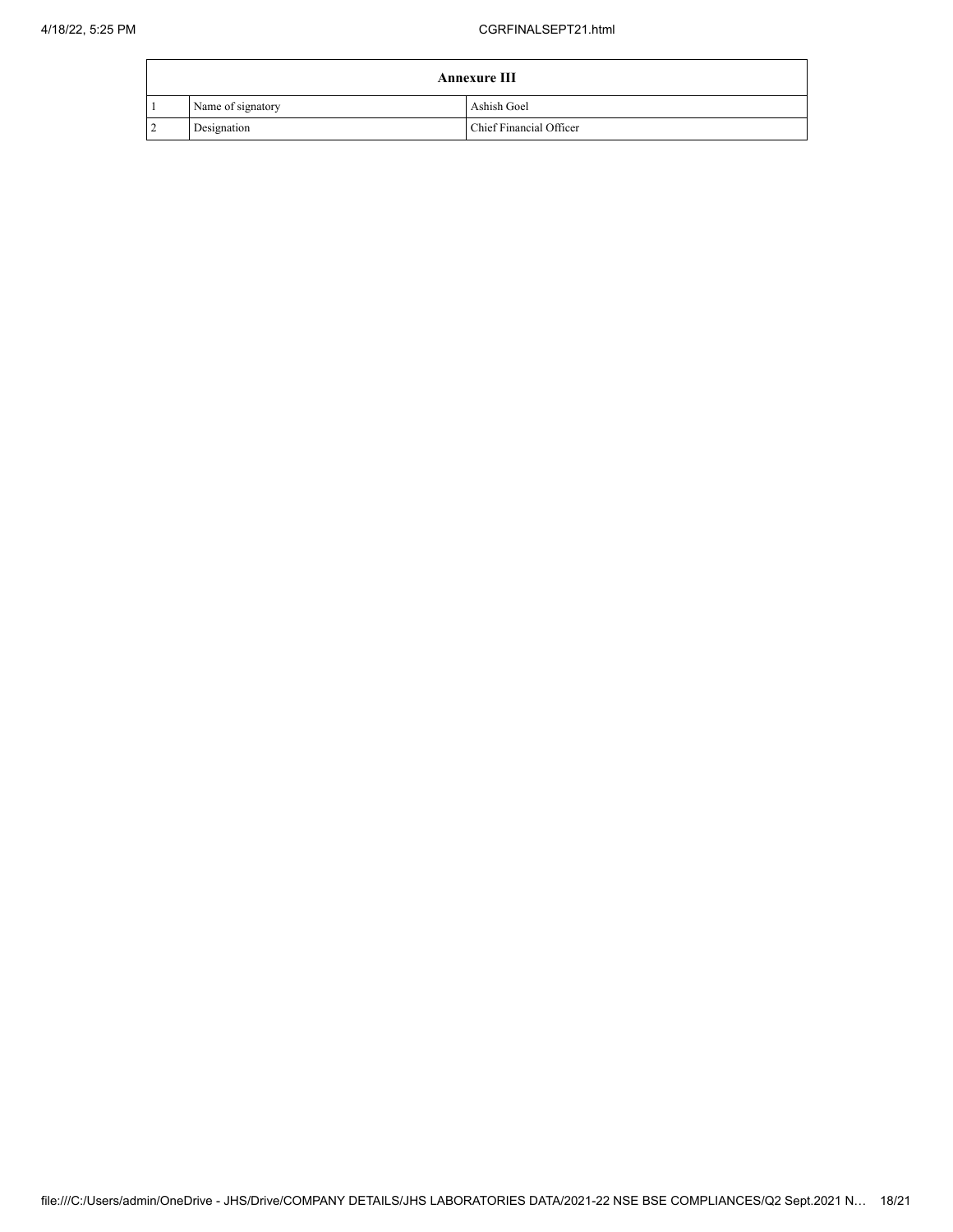| <b>Additional Half yearly Disclosure</b>                                                                                                                                                                                                                                                                                                                                                                                                       |                                                |                                                                       |                                                                                                 |
|------------------------------------------------------------------------------------------------------------------------------------------------------------------------------------------------------------------------------------------------------------------------------------------------------------------------------------------------------------------------------------------------------------------------------------------------|------------------------------------------------|-----------------------------------------------------------------------|-------------------------------------------------------------------------------------------------|
| Applicability of disclosure                                                                                                                                                                                                                                                                                                                                                                                                                    | Applicable                                     |                                                                       |                                                                                                 |
| Reason for Non Applicability                                                                                                                                                                                                                                                                                                                                                                                                                   | Textual Information(1)                         |                                                                       |                                                                                                 |
| I. Disclosure of Loans/ guarantees/comfort letters /securities etc.refer note below                                                                                                                                                                                                                                                                                                                                                            |                                                |                                                                       |                                                                                                 |
| (A) Any loan or any other form of debt advanced by the listed entity directly or indirectly to                                                                                                                                                                                                                                                                                                                                                 |                                                |                                                                       |                                                                                                 |
| Entity                                                                                                                                                                                                                                                                                                                                                                                                                                         | Aggregate amount advanced during six<br>months | Balance<br>outstanding<br>at the end of<br>six months                 |                                                                                                 |
| Promoter or any other entity controlled by them                                                                                                                                                                                                                                                                                                                                                                                                | 162000000                                      | 165137095                                                             |                                                                                                 |
| Promoter Group or any other entity controlled by them                                                                                                                                                                                                                                                                                                                                                                                          | $\mathbf{0}$                                   | $\bf{0}$                                                              |                                                                                                 |
| Directors (including relatives) or any other entity controlled<br>by them                                                                                                                                                                                                                                                                                                                                                                      | $\alpha$                                       | $\boldsymbol{0}$                                                      |                                                                                                 |
| KMPs or any other entity controlled by them                                                                                                                                                                                                                                                                                                                                                                                                    | $\theta$                                       | $\overline{0}$                                                        |                                                                                                 |
| (B) Any guarantee / comfort letter (by whatever name called) provided by the listed entity directly or<br>indirectly, in connection with any loan(s) or any other form of debt availed By<br>Entity                                                                                                                                                                                                                                            | Type (guarantee, comfort letter etc.)          | Aggregate<br>amount of<br>issuance<br>during six<br>months            | Balance<br>outstanding at the<br>end of six<br>months(taking into<br>account any<br>invocation) |
| Promoter or any other entity controlled by them                                                                                                                                                                                                                                                                                                                                                                                                | $\overline{0}$                                 | $\bf{0}$                                                              | 0                                                                                               |
| Promoter Group or any other entity controlled by them                                                                                                                                                                                                                                                                                                                                                                                          | $\mathbf{0}$                                   | $\overline{0}$                                                        | $\mathbf{0}$                                                                                    |
| Directors (including relatives) or any other entity controlled<br>by them                                                                                                                                                                                                                                                                                                                                                                      | $\overline{0}$                                 | $\mathbf{0}$                                                          | $\boldsymbol{0}$                                                                                |
| KMPs or any other entity controlled by them                                                                                                                                                                                                                                                                                                                                                                                                    | $\overline{0}$                                 | $\overline{0}$                                                        | $\boldsymbol{0}$                                                                                |
| (C) Any security provided by the listed entity directly or indirectly, in connection with any loan(s) or any<br>other form of debt availed by                                                                                                                                                                                                                                                                                                  |                                                |                                                                       |                                                                                                 |
| Entity                                                                                                                                                                                                                                                                                                                                                                                                                                         | Type of security (cash, shares etc.)           | Aggregate<br>value of<br>security<br>provided<br>during six<br>months | Balance<br>outstanding at the<br>end of six months                                              |
| Promoter or any other entity controlled by them                                                                                                                                                                                                                                                                                                                                                                                                | $\overline{0}$                                 | $\mathbf{0}$                                                          | $\mathbf{0}$                                                                                    |
| Promoter Group or any other entity controlled by them                                                                                                                                                                                                                                                                                                                                                                                          | $\overline{0}$                                 | $\overline{0}$                                                        | $\boldsymbol{0}$                                                                                |
| Directors (including relatives) or any other entity controlled<br>by them                                                                                                                                                                                                                                                                                                                                                                      |                                                | $\bf{0}$                                                              | $\boldsymbol{0}$                                                                                |
| KMPs or any other entity controlled by them                                                                                                                                                                                                                                                                                                                                                                                                    | $\overline{0}$                                 | 0                                                                     | $\boldsymbol{0}$                                                                                |
| Textual<br>(D) Additional Information<br>Information $(2)$                                                                                                                                                                                                                                                                                                                                                                                     |                                                |                                                                       |                                                                                                 |
| <b>II. Affirmations</b>                                                                                                                                                                                                                                                                                                                                                                                                                        |                                                |                                                                       |                                                                                                 |
| <b>Affirmations</b>                                                                                                                                                                                                                                                                                                                                                                                                                            |                                                | Compliance<br>Status                                                  | Company Remarks                                                                                 |
| All loans (or other form of debt), guarantees, comfort letters (by whatever name called) or securities in<br>connection with any loan(s) (or other form of debt) given directly or indirectly by the listed entity to<br>promoter(s), promoter group, director(s) (including their relatives), key managerial personnel<br>Yes<br>(including their relatives) or any entity controlled by them are in the economic interest of the<br>company. |                                                |                                                                       | Textual<br>Information(3)                                                                       |
| Name                                                                                                                                                                                                                                                                                                                                                                                                                                           | Ashish Goel                                    |                                                                       |                                                                                                 |
| Designation                                                                                                                                                                                                                                                                                                                                                                                                                                    | CFO                                            |                                                                       |                                                                                                 |
| Place                                                                                                                                                                                                                                                                                                                                                                                                                                          | Delhi                                          |                                                                       |                                                                                                 |
| Date                                                                                                                                                                                                                                                                                                                                                                                                                                           | 11-10-2021                                     |                                                                       |                                                                                                 |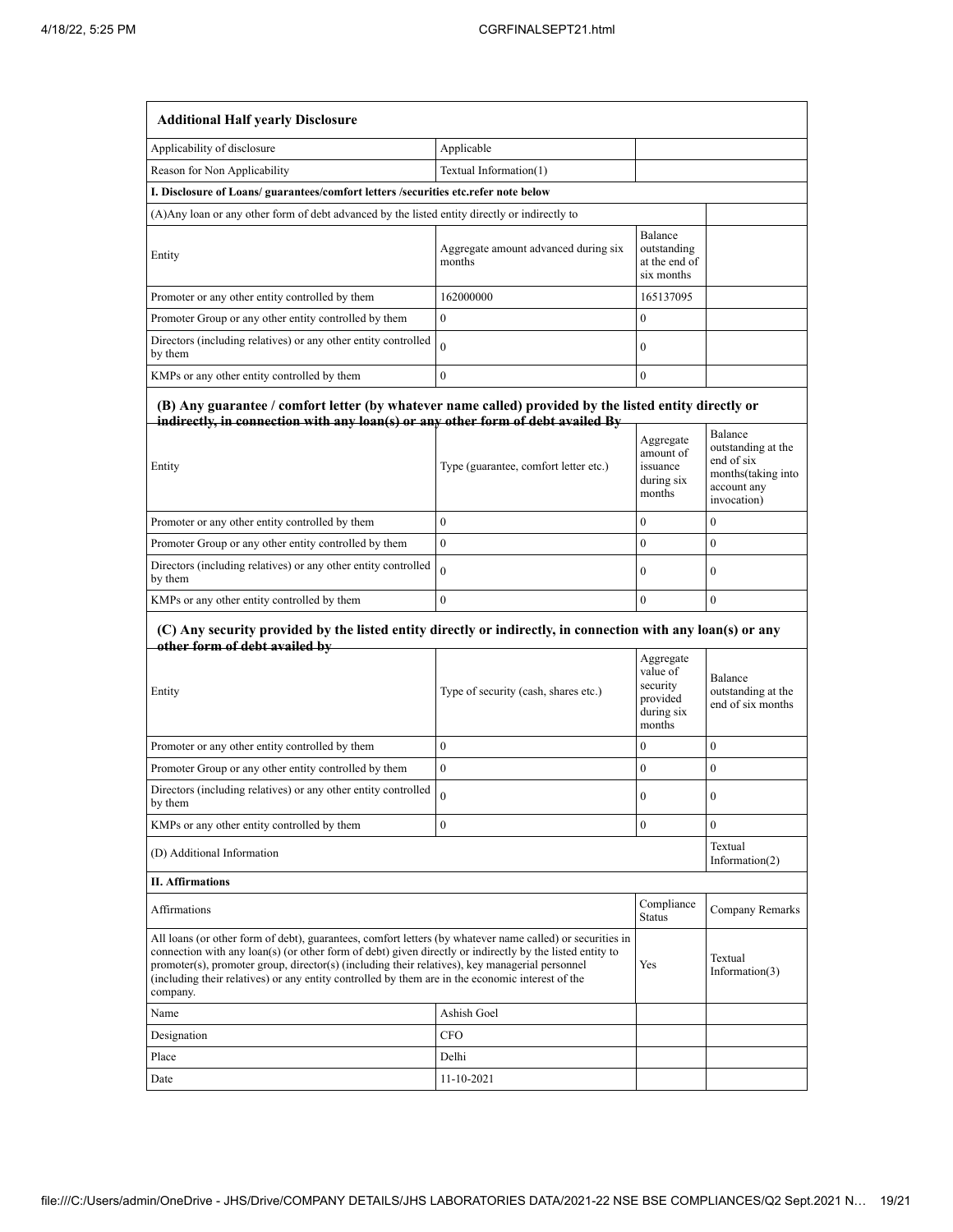| <b>Signatory Details</b> |                         |
|--------------------------|-------------------------|
| Name of signatory        | Ashish Goel             |
| Designation of person    | Chief Financial Officer |
| Place                    | New Delhi               |
| Date                     | $11 - 10 - 2021$        |